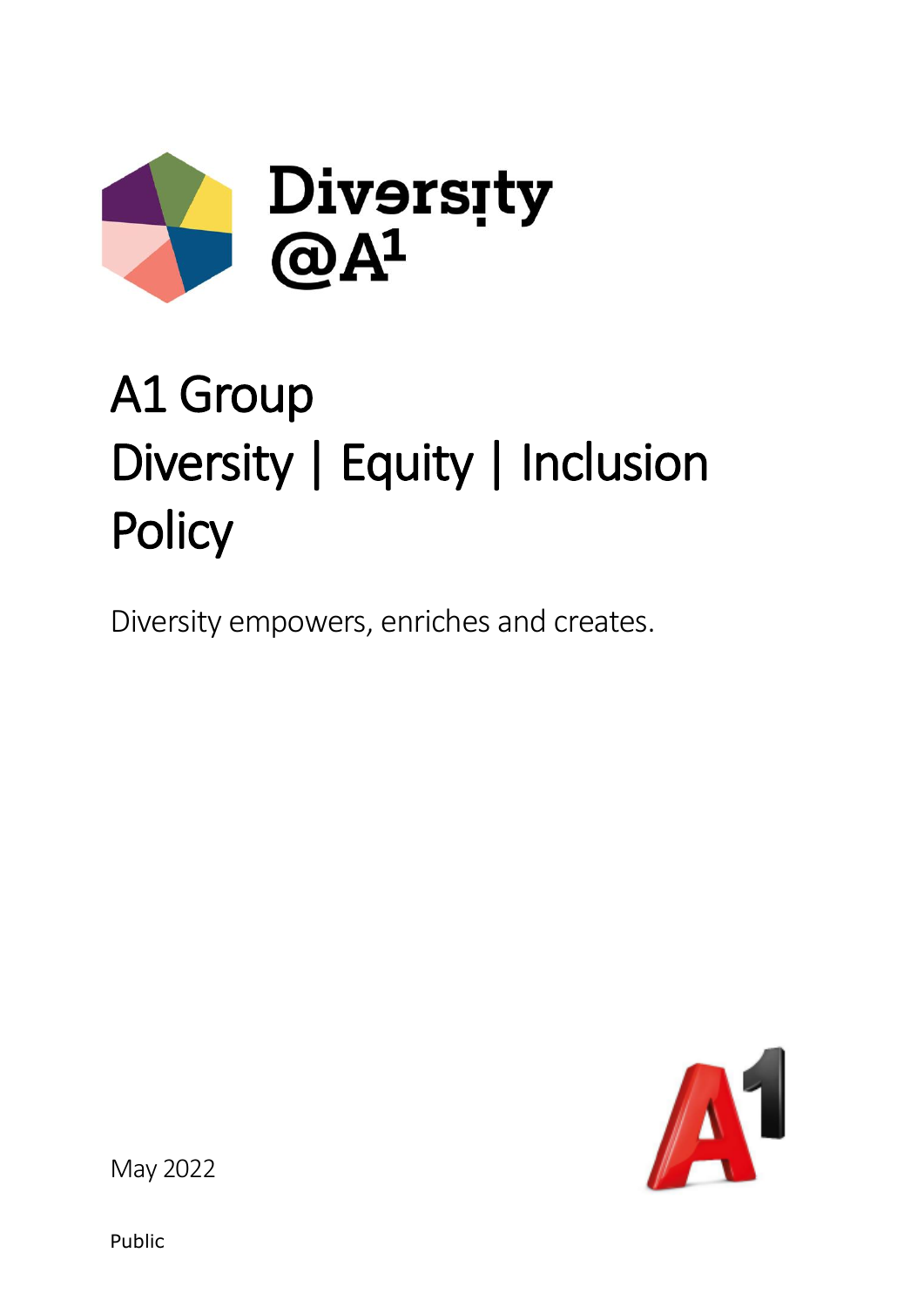## **Table of Contents**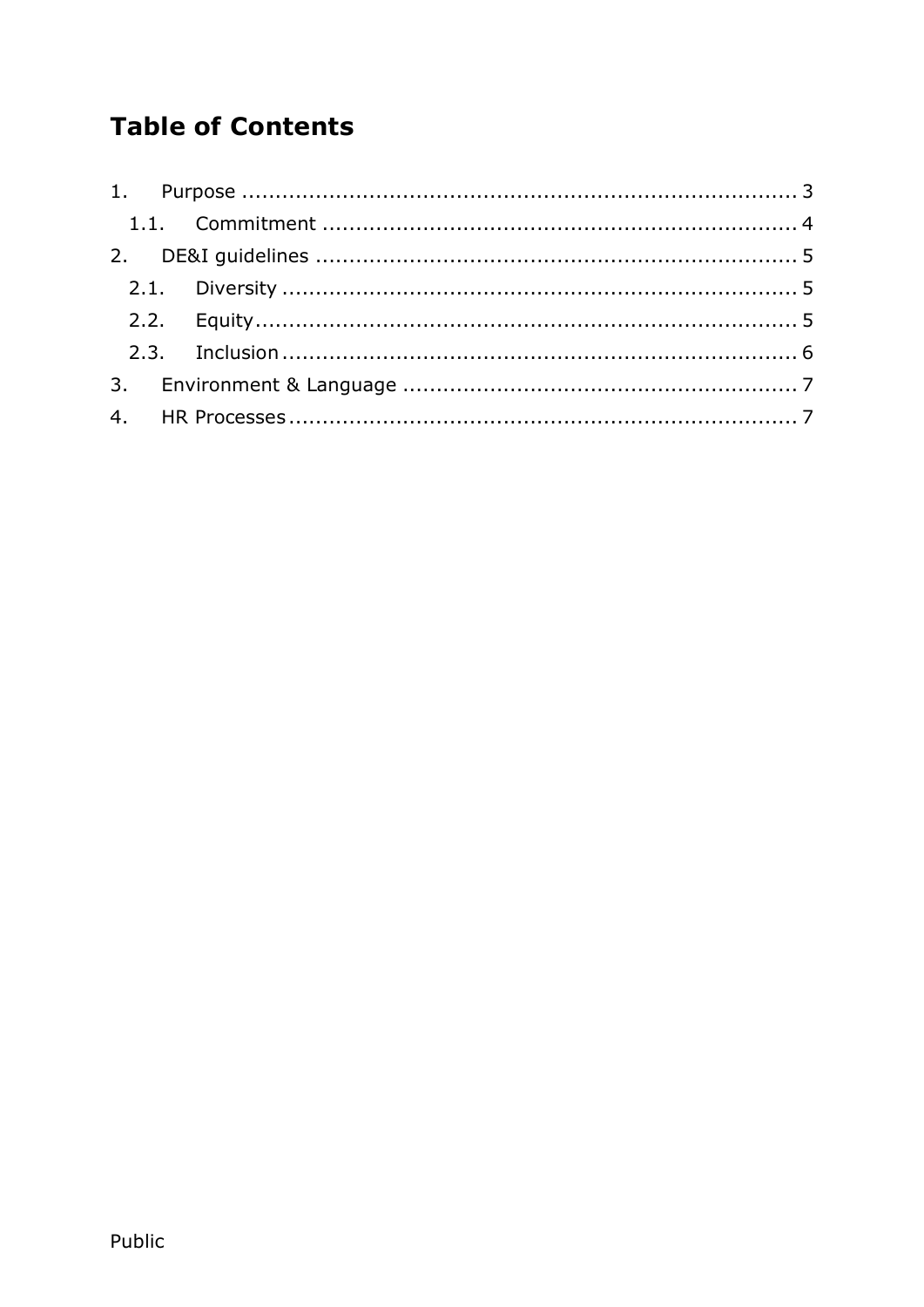## <span id="page-2-0"></span>**1.Purpose**

Our A1 Group Code of Conduct highlights the importance of Diversity, Equity and Inclusion, which is further elaborated in this policy.

At A1 Group, we want to ensure the best possible working experience for all our employees, customers and partners alike. We believe that through a diverse workforce, we can easily adapt to a rapidly changing environment, and tap on the full potential of all our employees. Furthermore, we can create a work environment where all our employees can flourish on a personal level and make creative decisions. Moreover, we believe that we can make an important and meaningful contribution to society as well by demonstrating: Talent Knows No Boundaries.

The A1 Group considers every single employee as an individual, regardless of their identity, that possesses the ability to:

- Evaluate situations and make decisions
- Take responsibilities for their actions and
- Treat others the way they themselves want to be treated.

#### **Who does the Diversity Policy apply to?**

It applies to all people who work with any of the A1 entities, including all countries and the respective subsidiaries, employees, leaders and executives. Incidents of non-compliance with this policy (or any other Code of Conduct) should be reported to one's direct manager or, if applicable, to the responsible compliance manager or diversity officer.

It is also possible to report online via:

<https://www.bkms-system.net/bkwebanon/report/clientInfo?cin=20teleau21&c=-1&language=ger>

Anyone professionally affiliated with the A1 Group who violates the principles established in this policy will be subject to disciplinary actions that can range from verbal or written reprimand, to termination of employment, independent of civil, criminal or labor actions that correspond.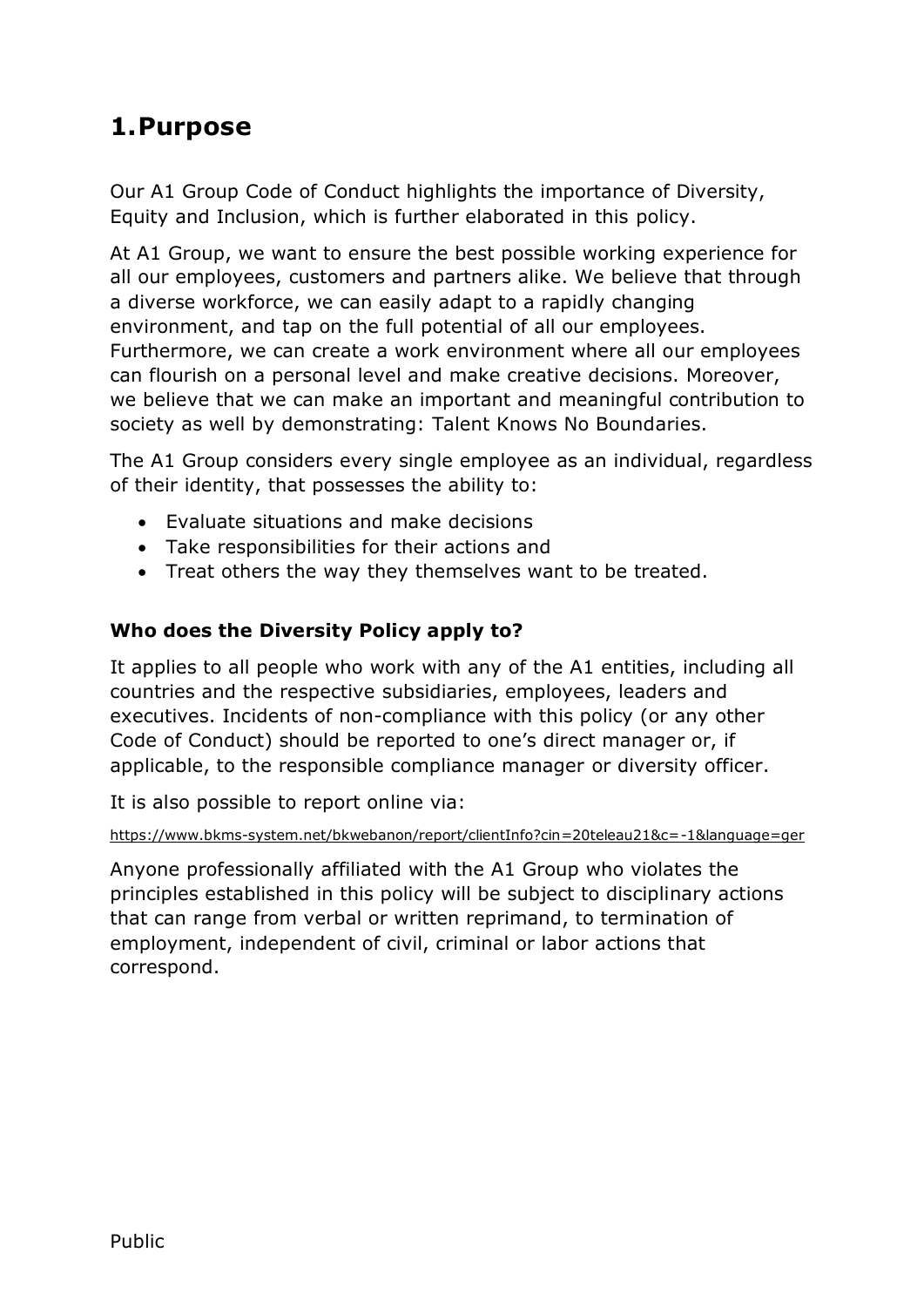#### <span id="page-3-0"></span>**1.1. Commitment**

A1 is committed to create a diverse workplace for all its employees at all levels – from technical support, to sales including all managerial levels. Additionally, we want to make sure that every employee is equally enabled to deliver quality work, thus giving them the same opportunities to advance in their careers, regardless of their identity, background or private life choices. Therefore, we are working on shifting and adapting all of our processes in order to promote diversity, inclusion and equity within our organization.

At A1, we want to strive towards a work culture where everyone belongs and can contribute to their fullest potential. It is for this reason that we want to:

- Create a more diverse, fair and accepting culture in hopes that it will then spread to all social environments.
- Provide equal opportunities for all people, regardless of their cultural or identity-related backgrounds, but based on their skills, abilities and merits.
- Increase our share of women and minority groups within our organization by means of empowerment and creating a more suitable work environment
- A1 commits to narrow down the gender pay gap within its company and its entities. For that matter raise awareness within the company and derive measures based on analysis. For that matter, we constantly invite managers and employees with responsibility to attend workshops to counteract any types of factors that may lead to unequal pay or opportunities
- Furthermore, A1 is committed to grant equal opportunities in terms of career development, promotions and merit increase to all of its employees, regardless of their gender, sexual orientation, race or any other factors outlined in chapter 2.1.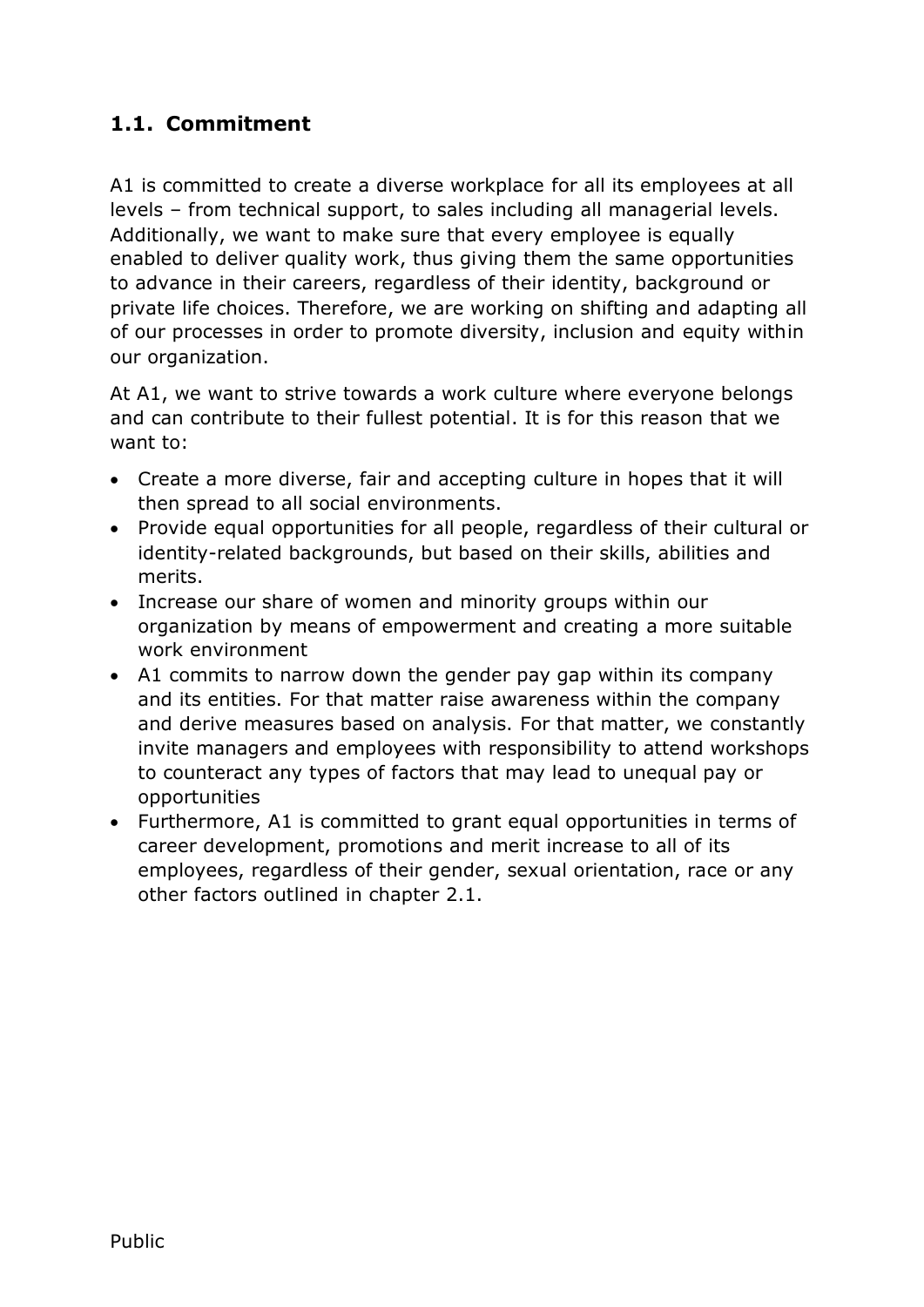## <span id="page-4-0"></span>**2. DE&I guidelines**

As a company, we want to respect the individual differences of all of our employees as well as their private life choices – privately and professionally. We aim to provide equal employment and development opportunities.

One of our main objectives is to reduce unconscious bias within our company to the best of our abilities and foster a work culture of Diversity, Equity and Inclusion. We are convinced that these endeavors work towards our guiding principles: Team, Trust and Agility.

#### <span id="page-4-1"></span>**2.1. Diversity**

Diversity refers to all the possible ways in which people may differ, including, but not limited to:

- o Age and Generation
- o Disability, in other words mental and physical abilities
- o Gender, gender identity or sexual orientation
- o Marital or civil partnership status
- o Family status such as pregnancy, maternity, paternity or other career status
- o Race, including ethnic origin, nationality or color of the skin
- o Culture and religious beliefs
- o Full-time or part-time status
- o Contractual Status

We also want to take intersectionality into account, which explicitly includes people whose identities consist of multiple underrepresented characteristics.

#### <span id="page-4-2"></span>**2.2. Equity**

Refers to the promotion of justice and fairness within the procedures, processes and distribution of resources. We recognize that each individual is faced with different circumstances throughout their lives and therefore want to allocate our resources to every individual to the extent needed in order to enable them to achieve the same results as anyone else could.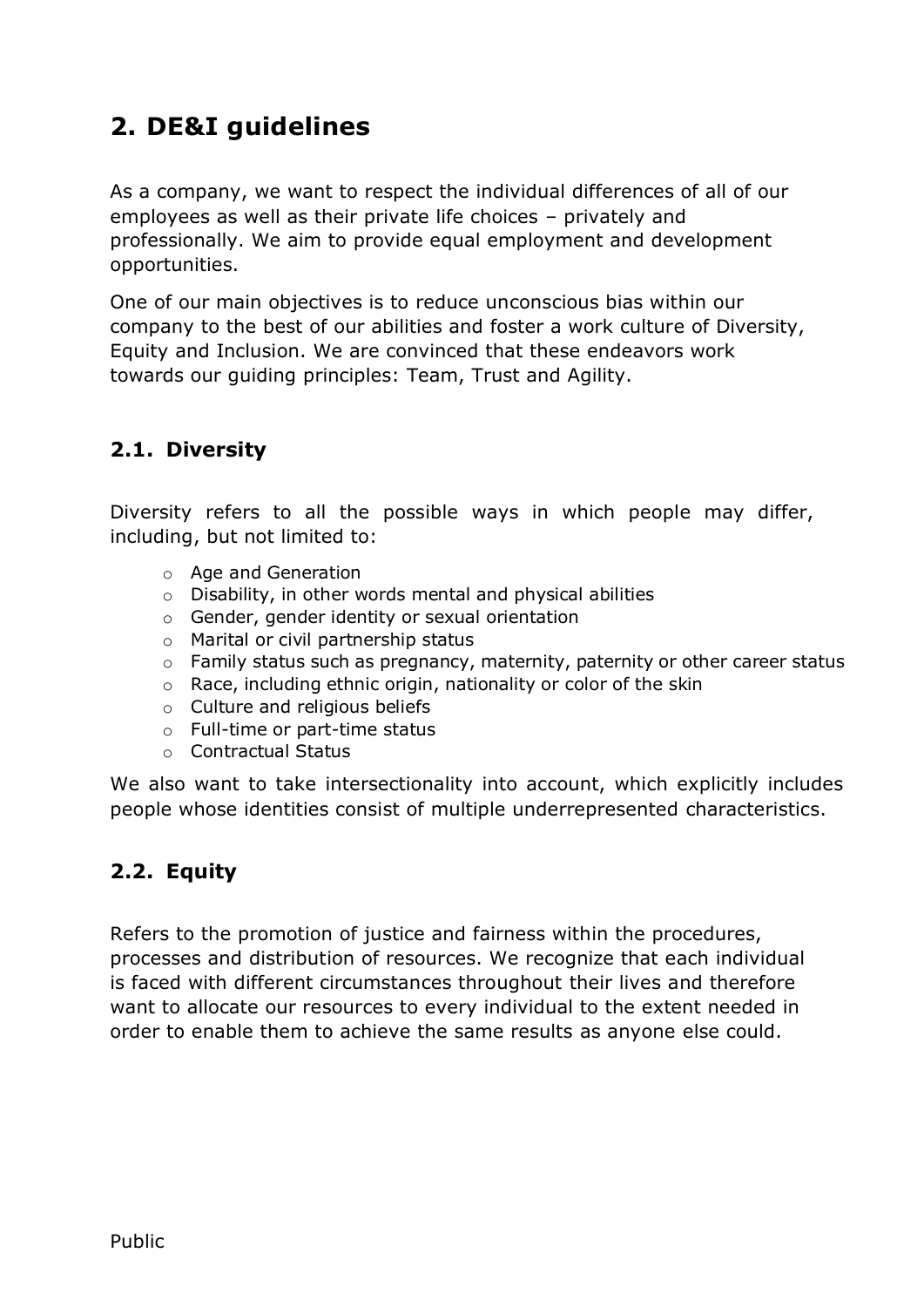#### <span id="page-5-0"></span>**2.3. Inclusion**

Refers to the behaviors and corporate cultural norms that make people feel welcomed and as a part of the team. We consider our commitment to inclusion as a quest to create an environment in which any individual, no matter what group they belong to, is welcomed, respected, supported and valued, so they can fully participate without the fear of professional or social exclusion.